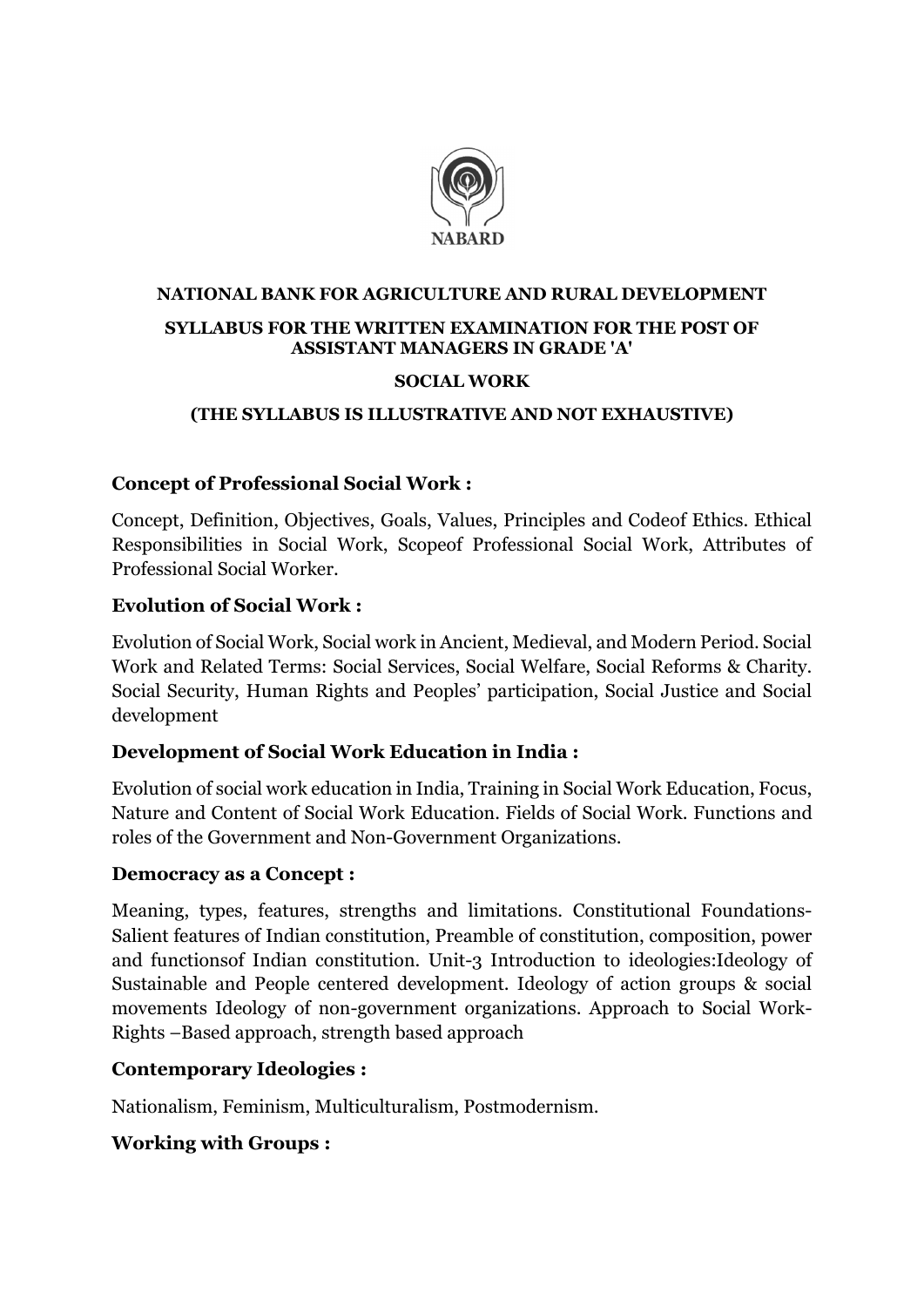Nature, types and Characteristics of Group, Definition of Group Work, Purpose and evolution of the method, Membership, Duration and phases in Group Work. Group Process and Dynamics: Process in groups and recreational, non-formal education, skill development group, leadership, isolation, decision making, communication, relationship, conflict, personal experiences, Bond, sub- group.

# Social Welfare Administration :

Concept & Process of social welfare and models of social welfare. Concept, Purpose, Principles and Significance of social welfare administration. Structure, functions of Department of Social Justice (Government of India), Concept of Local Self Government.

## Social Justice and Welfare Organization :

Concept and Definition of Social Justice, Meaning, concept and Significance of Welfare Organizations, welfare programmes, Societies Registration Act, 1860, Bombay Public Trust Act, 1950. Social Policy and Management of Agency: Definition & meaning of social Policy, Concept and scope of POSDCORB, Fund Raising, Resource Mobilization, Monitoring & Evaluation, Social Audit. Project Proposal: Guidelines, Structure and format of Project Proposal. Salient features of Research project and funding project.

## Understanding Community :

Concept of Community, Functions of Community. Social Work perspective of Community. Community organization as a method of Social Work: Rothman's model of Community Organization. Concepts: Power structure, Empowerment, Community participation, Role of Community Organizer (As Guide, Enabler, Expert, Therapist), Role of a Social Worker.

# Strategies / Tools in Community organization :

Advocacy, Participatory Rural Appraisal (PRA), Participatory Rapid Assessment, Public Interest Litigation (PIL), Community Meeting, Cadre Building, Training, Action Plan. Data Bank Skills in Community organization – Information Gathering. Community Profiling Observation & Analytical Skill, Listening & Responding Skill, Conflict Resolution, Evaluation. Process Recording, Documentation in Community work.

## Social Work Research :

Meaning, Scope and importance of social work research; salient features of Qualitative and Quantitative research, Research Methodology: Steps of social research, Research Design, Sampling Design, Data collection –formulation of tool, sources and methods of data collection, data processing

## Social Action as a method of Social Work :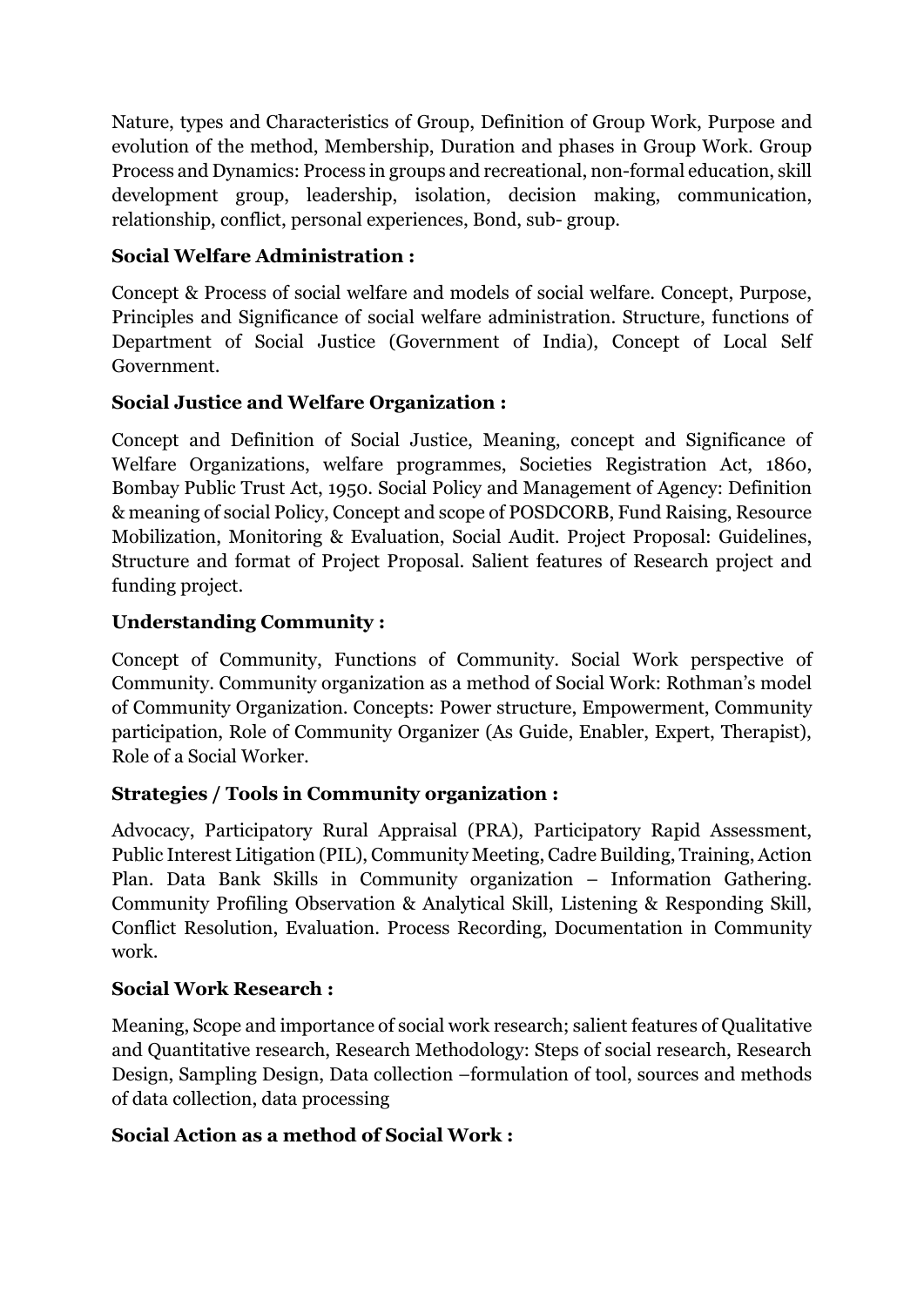Conceptual Framework of Integrated social work, Concept of Integrated social work. Need, Importance and Essential elements of integrated social work practice. Biodiversity, Disaster Management, Environment, Jal-Jungle-Jameen and Unconventional Energy Sources. Communication process in social work practice – Verbal and Non-Verbal

# Social Policy :

Concept of Social Policy, Relationship between social policy and social development, value underlying social policy, the fundamental rights, duties and directive principles of Sate Policy in Indian Constitution. Social Legislation: Concept, need, importance and objectives of social legislations – UN declaration of Human Rights 1948, Public Interest Litigation, Free Legal Aid Services; Lok Adalat, Mediation, Right to Information Act 2005, Right to Education Act 2009, The Lokapal and Lokayukata Act 2013, Protection against Domestic Violence Act 2005, Juvenile Justice Act 2002 (Amendment)

## Indian Society :

Tribal Community; meaning, characteristics. Rural Community; meaning, characteristics. Urban Community; meaning, characteristics. Social Stratification; Meaning, definition, functions, dysfunction, caste. Social Mobility; Concept, meaning, class. Social Institution, Social control. Meaning, characteristics and functions of social institution – Family; Marriage; Religion; Education; State.

## Social Problems And Fields Of Social Work In India :

Problem Pertaining To Marriage, Family And Caste: Dowry-Child Marriage, Divorce, Families With Working Couples, Disorganised Families, Families With Emigrant Heads Of The Households, Gender Inequality, Authoritarian Family Structure, Major Changes In Caste Systems And Problems of Casteism. Problems Pertaining To Weaker Sections: Problems Of Children, Women, Aged. Handicapped and Of Backward Classes (SCs, STs, and Other Backward Classes). Problems Of Deviance – Truancy, Vagrancy And Juvenile Delinquency, Crime, White Collar Crime, Organized Crime, Collective Violence, Terrorism, Prostitution And Sex Related Crimes. Social Vices – Alcoholism, Drug Addiction, Beggary, Corruption and Communalism. Suicide of Farmer's - Causes and Measures to prevent Farmer's Suicide.

# Problems of Social Structure :

Poverty, Unemployment, Bonded Labour, Child Labour. Fields Of Social work In India:- Child Development, Development Of Youth, Women's Empowerment, Welfare Of Aged, Welfare Of Physically, Mentally And Socially Handicapped, Welfare Of Backward Classes (SCs, STs And Other Backward Classes), Rural Development Urban